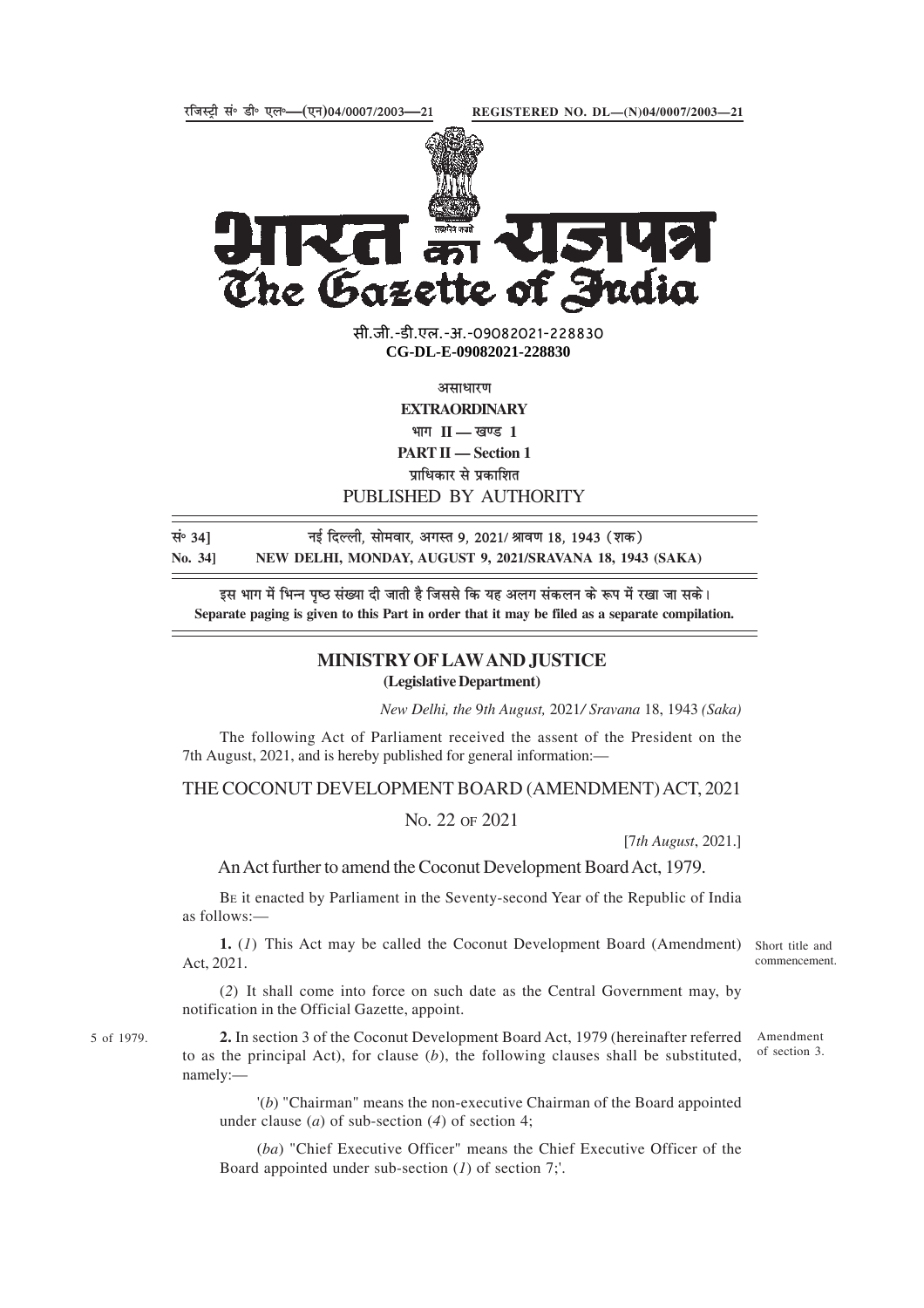Amendment of section 4. **3.** In section 4 of the principal Act, in sub-section (*4*),—

(*A*) for clause (*a*), the following clauses shall be substituted, namely:—

"(*a*) a non-executive Chairman, to be appointed by the Central Government;

(*aa*) the Chief Executive Officer, to be appointed by the Central Government;

(*ab*) the Joint Secretary to the Government of India, in-charge of Mission for Integrated Development of Horticulture, *ex officio*;";

(*B*) in clause (*f*), for sub-clause (*ii*), the following sub-clause shall be substituted, namely:—

"(*ii*) Consumer Affairs;";

(*C*) for clauses (*g*), (*h*) and (*i*), the following clauses shall be substituted, namely:—

"(*g*) four members to be appointed by the Central Government one each to represent the Governments of the States of Andhra Pradesh, Karnataka, Kerala and Tamil Nadu, being States where coconut is grown on a large scale;

(*h*) four members to be appointed by the Central Government by rotation in the alphabetical order to represent the States of Assam, Bihar, Chhattisgarh, Goa, Gujarat, Maharashtra, Nagaland, Odisha, Telengana, Tripura, West Bengal and the Union territories of Andaman and Nicobar Islands, Lakshadweep and Puducherry;

(*i*) six members to be appointed by the Central Government, two to represent the coconut growers of the State of Kerala and one each to represent the coconut growers of the States of Andhra Pradesh, Gujarat, Karnataka and Tamil Nadu;".

**4.** For section 5 of the principal Act, the following section shall be substituted, namely:—

"5. The Chairman and members of the Board shall receive such allowances as may be fixed by the Central Government.".

**5.** In section 7 of the principal Act,—

(*a*) for sub-section (*1*), the following sub-sections shall be substituted, namely:—

"(*1*) There shall be a Chief Executive Officer of the Board, not below the rank of Joint Secretary to the Government of India, to be appointed by the Central Government.

(*1A*) The Chief Executive Officer shall exercise such powers and perform such duties as may be prescribed.

(*1B*) The salaries and allowances payable to, and other conditions of service of, the Chief Executive Officer shall be such as may be prescribed.";

(*b*) in sub-section (*2*), for the word "Chairman", the words "Chief Executive Officer" shall be substituted;

(*c*) in sub-section (*4*), after the words "the Chairman", the words "or the Chief Executive Officer" shall be inserted;

for section 5. Allowances payable to Chairman and

Substitution of new section

members. Amendment of section 7.